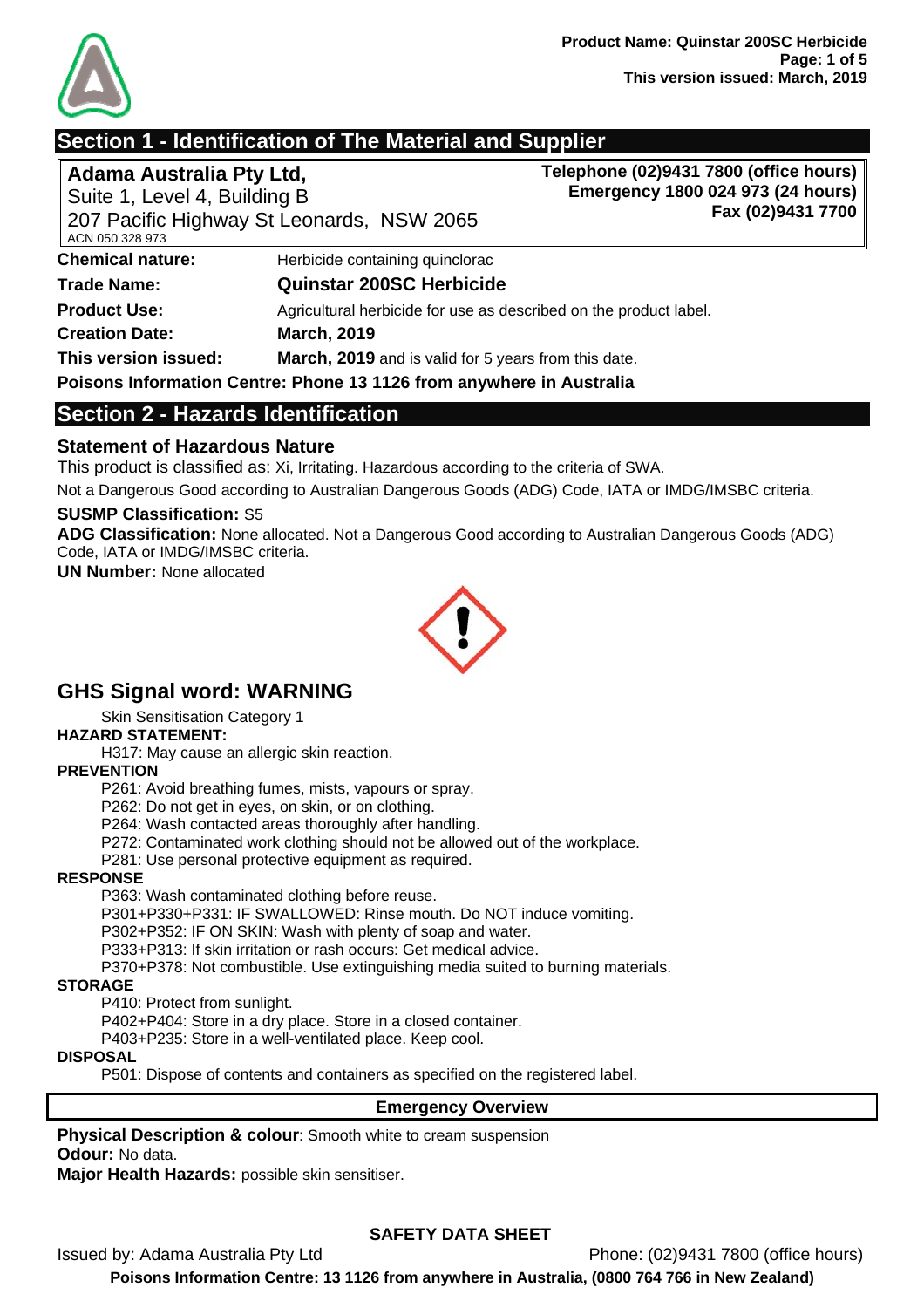# **Section 3 - Composition/Information on Ingredients**

| Ingredients                                     | <b>CAS No</b>  | Conc. q/L | TWA $(mg/m3)$ | STEL (mg/m <sup>3</sup> ) |
|-------------------------------------------------|----------------|-----------|---------------|---------------------------|
| Quinclorac                                      | 84087-01-4 200 |           | not set       | not set                   |
| Other non hazardous ingredients including water | secret         | to 1 L    | not set       | not set                   |

This is a commercial product whose exact ratio of components may vary slightly. Minor quantities of other non hazardous ingredients are also possible.

The SWA TWA exposure value is the average airborne concentration of a particular substance when calculated over a normal 8 hour working day for a 5 day working week. The STEL (Short Term Exposure Limit) is an exposure value that may be equalled (but should not be exceeded) for no longer than 15 minutes and should not be repeated more than 4 times per day. There should be at least 60 minutes between successive exposures at the STEL. The term "peak "is used when the TWA limit, because of the rapid action of the substance, should never be exceeded, even briefly.

# **Section 4 - First Aid Measures**

#### **General Information:**

You should call The Poisons Information Centre if you feel that you may have been poisoned, burned or irritated by this product. The number is 13 1126 from anywhere in Australia (0800 764 766 in New Zealand) and is available at all times. Have this SDS with you when you call.

**Inhalation:** First aid is not generally required. If in doubt, contact a Poisons Information Centre or a doctor. **Skin Contact:** Wash gently and thoroughly with water (use non-abrasive soap if necessary) for 5 minutes or until chemical is removed.

**Eye Contact:** No effects expected. If irritation does occur, flush contaminated eye(s) with lukewarm, gently flowing water for 5 minutes or until the product is removed. Obtain medical advice if irritation becomes painful or lasts more than a few minutes. Take special care if exposed person is wearing contact lenses.

**Ingestion:** If product is swallowed or gets in mouth, do NOT induce vomiting; wash mouth with water and give some water to drink. If symptoms develop, or if in doubt contact a Poisons Information Centre or a doctor.

# **Section 5 - Fire Fighting Measures**

**Fire and Explosion Hazards**: The major hazard in fires is usually inhalation of heated and toxic or oxygen deficient (or both), fire gases. There is no risk of an explosion from this product under normal circumstances if it is involved in a fire.

This product is likely to decompose only after heating to dryness, followed by further strong heating. Fire decomposition products from this product may be toxic if inhaled. Take appropriate protective measures.

**Extinguishing Media:** Not combustible. Use extinguishing media suited to burning materials.

**Fire Fighting:** If a significant quantity of this product is involved in a fire, call the fire brigade.

**Flash point:** Will not burn until water component is driven off.

| Does not burn. |
|----------------|
| Does not burn. |
| Does not burn. |
| Does not burn. |
|                |

# **Section 6 - Accidental Release Measures**

**Accidental release:** In the event of a major spill, prevent spillage from entering drains or water courses. Wear full protective clothing including eye/face protection. All skin areas should be covered. See below under Personal Protection regarding Australian Standards relating to personal protective equipment. Suitable materials for protective clothing include PVC, Nitrile. Eye/face protective equipment should comprise, as a minimum, protective glasses and, preferably, goggles. If there is a significant chance that vapours or mists are likely to build up in the cleanup area, we recommend that you use a respirator. Usually, no respirator is necessary when using this product. However, if you have any doubts consult the Australian Standard mentioned below (section 8).

Stop leak if safe to do so, and contain spill. Absorb onto sand, vermiculite or other suitable absorbent material. If spill is too large or if absorbent material is not available, try to create a dike to stop material spreading or going into drains or waterways. Sweep up and shovel or collect recoverable product into labelled containers for recycling or salvage, and dispose of promptly. Recycle containers wherever possible after careful cleaning. Refer to product label for specific instructions. After spills, wash area preventing runoff from entering drains. If a significant quantity of material enters drains, advise emergency services. Full details regarding disposal of used containers, spillage and unused material may be found on the label. If there is any conflict between this SDS and the label, instructions on the label prevail. Ensure legality of disposal by consulting regulations prior to disposal. Thoroughly launder protective clothing before storage or re-use. Advise laundry of nature of contamination when sending contaminated clothing to laundry.

## **SAFETY DATA SHEET**

Issued by: Adama Australia Pty Ltd Phone: (02)9431 7800 (office hours) **Poisons Information Centre: 13 1126 from anywhere in Australia, (0800 764 766 in New Zealand)**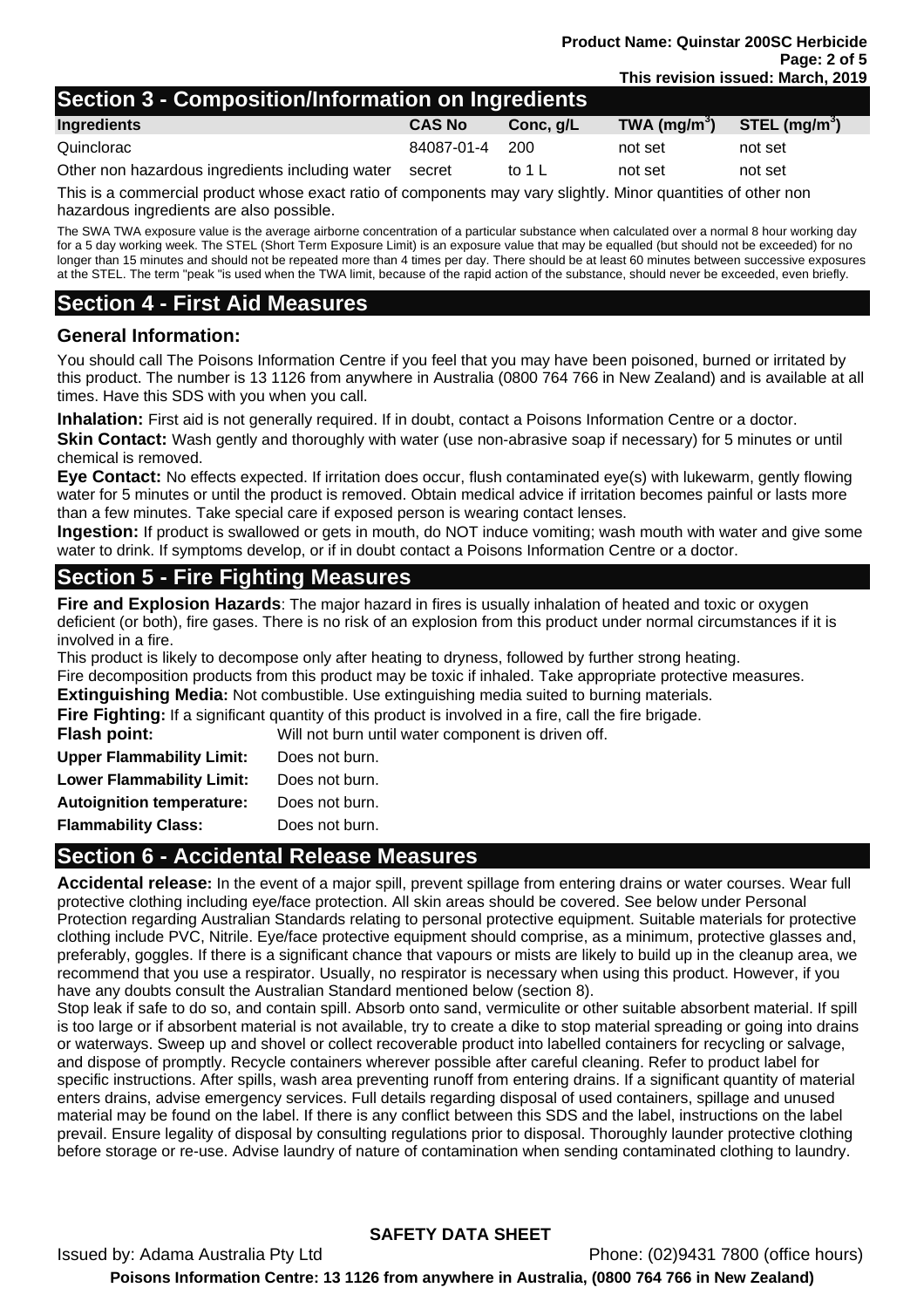# **Section 7 - Handling and Storage**

**Handling:** Keep exposure to this product to a minimum, and minimise the quantities kept in work areas. Check Section 8 of this SDS for details of personal protective measures, and make sure that those measures are followed. The measures detailed below under "Storage" should be followed during handling in order to minimise risks to persons using the product in the workplace. Also, avoid contact or contamination of product with incompatible materials listed in Section 10.

**Storage:** This product is a Scheduled Poison. Observe all relevant regulations regarding sale, transport and storage of this schedule of poison. Protect this product from light. Store in the closed original container in a dry, cool, wellventilated area out of direct sunlight. Make sure that the product does not come into contact with substances listed under "Incompatibilities" in Section 10. Some liquid preparations settle or separate on standing and may require stirring before use. Check packaging - there may be further storage instructions on the label.

# **Section 8 - Exposure Controls and Personal Protection**

The following Australian Standards will provide general advice regarding safety clothing and equipment:

Respiratory equipment: **AS/NZS 1715**, Protective Gloves: **AS 2161**, Occupational Protective Clothing: AS/NZS 4501 set 2008, Industrial Eye Protection: **AS1336** and **AS/NZS 1337**, Occupational Protective Footwear: **AS/NZS2210**. Exposure limits have not been established by SWA for any of the significant ingredients in this product.

The ADI for Quinclorac is set at 0.3mg/kg/day. The corresponding NOEL is set at 35mg/kg/day. ADI means Acceptable Daily Intake; NOEL means No-observable-effect-level. Data from Australian ADI List, March 2017.

No special equipment is usually needed when occasionally handling small quantities. The following instructions are for bulk handling or where regular exposure in an occupational setting occurs without proper containment systems. **Ventilation:** This product should only be used in a well ventilated area. If natural ventilation is inadequate, use of a fan is suggested.

**Eye Protection:** Eye protection such as protective glasses or goggles is recommended when this product is being used.

**Skin Protection:** If you believe you may have a sensitisation to this product or any of its declared ingredients, you should prevent skin contact by wearing impervious gloves, clothes and, preferably, apron. Make sure that all skin areas are covered. See below for suitable material types.

**Protective Material Types:** We suggest that protective clothing be made from the following materials: PVC, nitrile. **Respirator:** Usually, no respirator is necessary when using this product. However, if you have any doubts consult the Australian Standard mentioned above.

# **Section 9 - Physical and Chemical Properties:**

| <b>Physical Description &amp; colour:</b><br>Odour:<br><b>Boiling Point:</b><br><b>Freezing/Melting Point:</b><br><b>Volatiles:</b><br><b>Vapour Pressure:</b><br><b>Vapour Density:</b><br><b>Specific Gravity:</b><br><b>Water Solubility:</b> | Smooth white to cream suspension<br>No data.<br>Approximately 100°C at 100kPa.<br>Approximately 0°C.<br>Water component.<br>2.37 kPa at 20°C (water vapour pressure).<br>As for water.<br>Approx 1.12<br>Miscible. |
|--------------------------------------------------------------------------------------------------------------------------------------------------------------------------------------------------------------------------------------------------|--------------------------------------------------------------------------------------------------------------------------------------------------------------------------------------------------------------------|
| pH:                                                                                                                                                                                                                                              | $3.0 - 5.0$                                                                                                                                                                                                        |
| <b>Volatility:</b>                                                                                                                                                                                                                               | No data.                                                                                                                                                                                                           |
| <b>Odour Threshold:</b>                                                                                                                                                                                                                          | No data.                                                                                                                                                                                                           |
| <b>Evaporation Rate:</b>                                                                                                                                                                                                                         | As for water.                                                                                                                                                                                                      |
| Coeff Oil/water distribution:                                                                                                                                                                                                                    | No data                                                                                                                                                                                                            |
| <b>Autoignition temp:</b><br><b>Contract Contract Contract Contract</b><br>___<br>.                                                                                                                                                              | Does not burn.<br>.                                                                                                                                                                                                |

# **Section 10 - Stability and Reactivity**

**Reactivity**: This product is unlikely to react or decompose under normal storage conditions. However, if you have any doubts, contact the supplier for advice on shelf life properties.

**Conditions to Avoid:** Protect this product from light. Store in the closed original container in a dry, cool, wellventilated area out of direct sunlight.

**Incompatibilities:** strong oxidising agents.

**Fire Decomposition:** This product is likely to decompose only after heating to dryness, followed by further strong heating. Combustion forms carbon dioxide, and if incomplete, carbon monoxide and possibly smoke. Water is also formed. May form nitrogen and its compounds, and under some circumstances, oxides of nitrogen. Occasionally

## **SAFETY DATA SHEET**

Issued by: Adama Australia Pty Ltd Phone: (02)9431 7800 (office hours)

**Poisons Information Centre: 13 1126 from anywhere in Australia, (0800 764 766 in New Zealand)**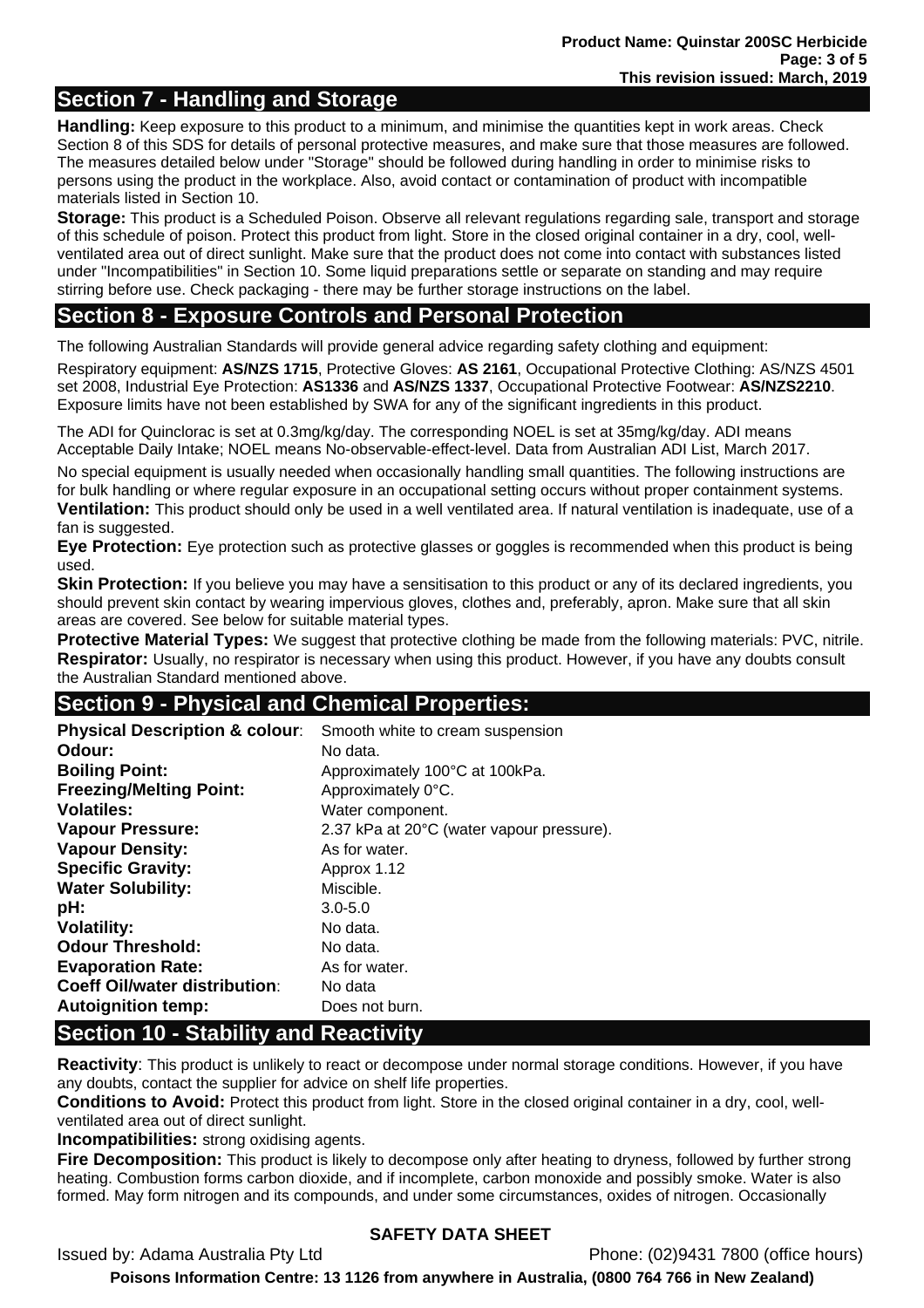hydrogen cyanide gas in reducing atmospheres. May form hydrogen chloride gas, other compounds of chlorine. Carbon monoxide poisoning produces headache, weakness, nausea, dizziness, confusion, dimness of vision, disturbance of judgment, and unconsciousness followed by coma and death.

**Polymerisation:** This product will not undergo polymerisation reactions.

# **Section 11 - Toxicological Information**

## **Local Effects:**

**Target Organs:** There is no data to hand indicating any particular target organs.

Quinclorac is classed by SWA as a potential sensitiser by skin contact.

#### **Classification of Hazardous Ingredients**

Ingredient **Risk Phrases** 

Quinclorac Conc>=1%: Xi; R43

• Skin sensitisation – category 1

## **Potential Health Effects**

**Persons sensitised to sensitisers identified above should avoid contact with this product.** 

#### **Inhalation:**

**Short term exposure:** Available data indicates that this product is not harmful. However product may be mildly irritating, although unlikely to cause anything more than mild transient discomfort.

**Long Term exposure:** No data for health effects associated with long term inhalation.

#### **Skin Contact:**

**Short term exposure:** Classified as a potential sensitiser by skin contact. Exposure to a skin sensitiser, once sensitisation has occurred, may manifest itself as skin rash or inflammation, and in some individuals this reaction can be severe. In addition product may be irritating, but is unlikely to cause anything more than mild transient discomfort. **Long Term exposure:** No data for health effects associated with long term skin exposure.

## **Eye Contact:**

**Short term exposure:** This product may be irritating to eyes, but is unlikely to cause anything more than mild transient discomfort.

**Long Term exposure:** No data for health effects associated with long term eye exposure.

#### **Ingestion:**

**Short term exposure:** Significant oral exposure is considered to be unlikely. Available data shows that this product is not harmful. However, this product may be irritating to mucous membranes but is unlikely to cause anything more than transient discomfort.

**Long Term exposure:** No data for health effects associated with long term ingestion.

## **Carcinogen Status:**

**SWA:** No significant ingredient is classified as carcinogenic by SWA.

**NTP:** No significant ingredient is classified as carcinogenic by NTP.

**IARC:** No significant ingredient is classified as carcinogenic by IARC.

## **Section 12 - Ecological Information**

Insufficient data to be sure of status.

# **Section 13 - Disposal Considerations**

**Disposal:** Special help is available for the disposal of Agricultural Chemicals. The product label will give general advice regarding disposal of small quantities, and how to cleanse containers. However, for help with the collection of unwanted rural chemicals, contact ChemClear 1800 008 182 http://www.chemclear.com.au/ and for help with the disposal of empty drums, contact DrumMuster http://www.drummuster.com.au/ where you will find contact details for your area.

# **Section 14 - Transport Information**

**UN Number:** This product is not classified as a Dangerous Good by ADG, IATA or IMDG/IMSBC criteria. No special transport conditions are necessary unless required by other regulations.

# **SAFETY DATA SHEET**

Issued by: Adama Australia Pty Ltd Phone: (02)9431 7800 (office hours)

**Poisons Information Centre: 13 1126 from anywhere in Australia, (0800 764 766 in New Zealand)**